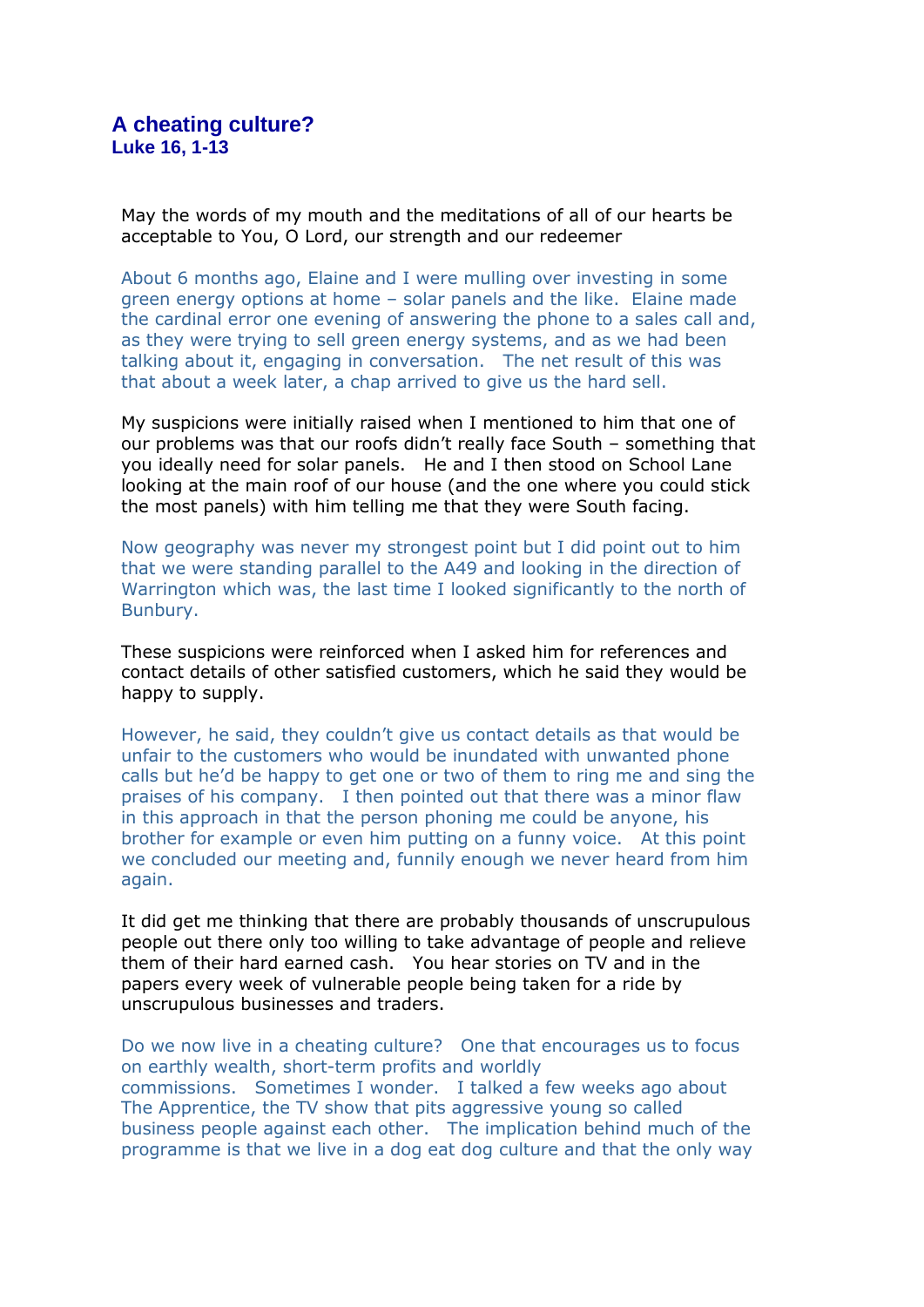to rise up is by standing on other people – that our gain needs to be someone else's loss.

So what are we to make of the parable of the dishonest manager – almost a biblical edition of The Apprentice, which seems to endorse some rather devious dealings?

Thou shalt commit adultery.Repeat: Thou shalt commit adultery. That's what the Bible says. You can look it up. Of course, you'd have to look it up in the King James Version of 1631, in which the word "not" was accidentally omitted.

This typo so infuriated King Charles that he commanded that all copies be destroyed, and he fined every printer who had anything to do with the scandalous edition.

Because of the loss of a word, this version became known as "The Wicked Bible." Unfortunately, it appears that more and more people today are leaving the "nots" out of their Ten Commandments. Either that, or they are simply ignoring them. Commandment number nine seems to be suffering the worst in our contemporary culture: "Thou shalt not bear false witness against thy neighbour" (Exodus 20:16, KJV).

This commandment demands that the truth be told, especially in a court of law, and it forbids anyone to tell a lie in order to gain an advantage over a neighbor. In the world of the Bible, justice can be done only if reality is not distorted by the telling of lies. This seems like an increasingly quaint notion, especially in a society that often behaves like a Liars' Club. In his book The Cheating Culture, author David Callahan argues that cheating is no longer limited to the secretive, shady society of criminals and other low-life characters. Now, he says, everyone is doing it — and because everyone sees everyone else doing it, they keep on doing it.

Is this an overstatement? Perhaps. But consider the case assembled by Callahan. He says that the trouble begins in our brutally competitive economic climate, which rewards bottom-line results and often allows winners to get away with ethical and criminal transgressions. Honesty might be a nice ideal, but it isn't always true that honest folks come out on top.

Callahan argues that cheaters cheat because cheating can help a person to get ahead, especially as the chances of being caught continue to shrink, along with the severity of the punishments that are meted out to offenders who get caught.

Many people see this cheating happening at a mega scale and think, well they get away with it why shouldn't I? The banking crisis has shown in stark reality, the scale of some of the blatant cheating that was going on within the global banking system as very clever people found very clever ways to circumvent the rules and line their own pockets.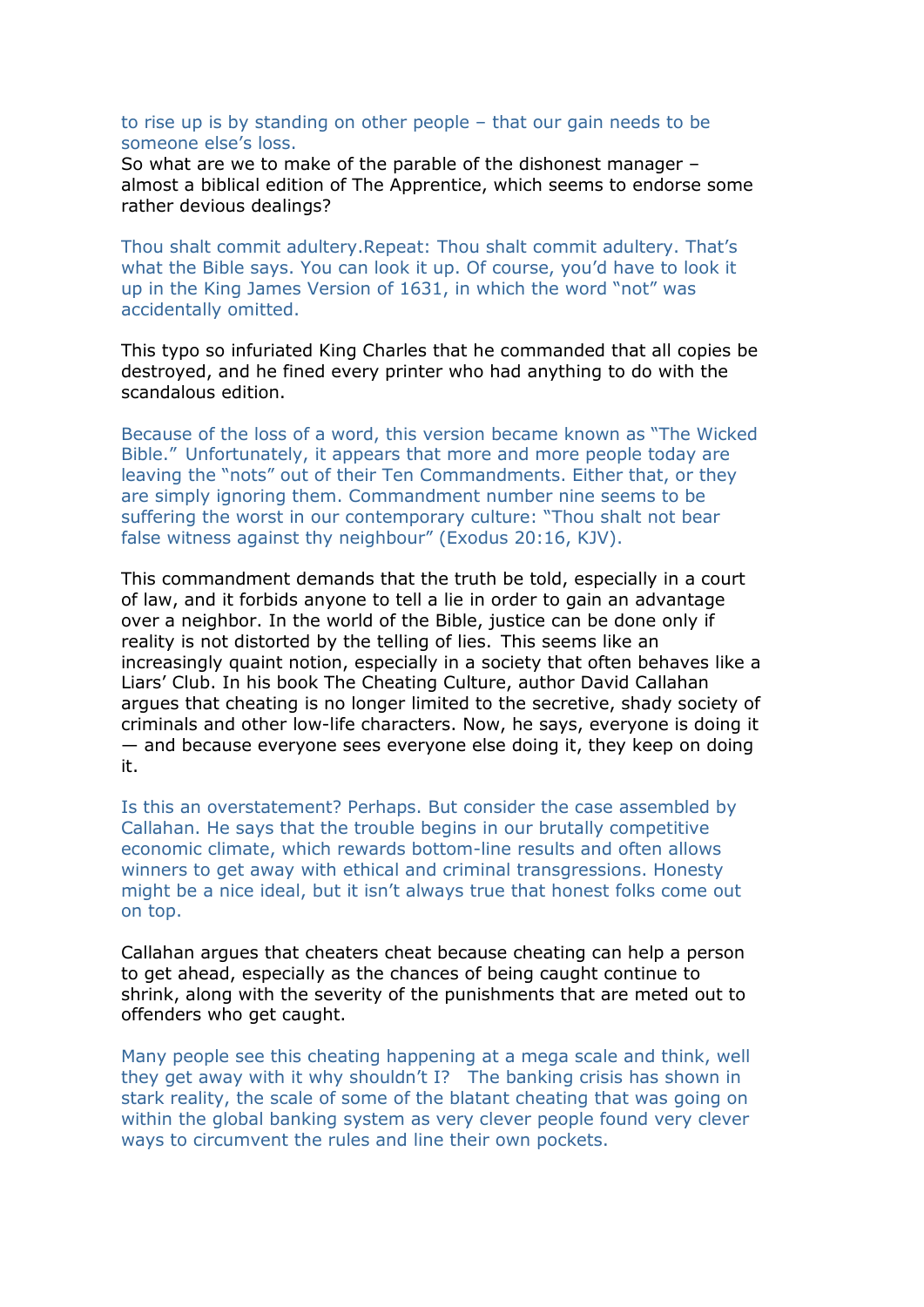I use the past tense more in hope than anticipation as I suspect the remnants of that culture are still just as prevalent but the rules are newer and they're still learning the cheats. If ordinary people see the mega cheats getting away with it, then they start to think what's good for the goose is good for the gander and they start their own low key cheating and a culture is reinforced.

The word 'cheat' is no longer considered as a negative – just look at the world of computer games. I'm sure many of you were queuing up outside your favourite games store this week to get your hands on a copy of the new Grand Theft Auto 5 – the newest and biggest computer game release this year. Within hours of the launch, the internet was full of sites selling 'cheats' for the game. These are special instructions that allow you to avoid ploughing through all the game to get to certain parts of it – instead you can use these 'cheats' to enhance your gaming pleasure.

So, in light of all this cheating, what's the message of the parable of the dishonest manager? At first glance, it seems to be an invitation to join the Liar's Club and "make friends for yourselves by means of dishonest wealth" (Luke 16:9). But a deeper examination reveals that this story is more about heavenly riches than it is about earthly wealth. Its focus is on preparing for the next world, not getting ahead in this one.

From the start of the story, we know that the dishonest manager is a card-carrying member of the cheating culture  $-$  he is charged with squandering the property of his rich boss, and is immediately given his two-weeks' notice. "You're fired!" he bellows, sounding like a first-century Alan Sugar. "What will I do," the shady steward says to himself, "now that my master is taking the position away from me?" (v. 3). He knows that he is not strong enough for manual labor, and he is ashamed to sit in the street with a beggar's cup.

So he comes up with a plan. In order to guarantee that he will have a safe place to land in the homes of his former clients, he summons the master's debtors and gives them some wonderfully deep discounts. To the one who owes 100 jugs of olive oil, the manager says that the debt is now just 50. To the one who is in debt for 100 containers of wheat, the manager announces, "You're in luck – your bill is now 80!"

This sounds pretty slippery, doesn't it? On the surface, it appears to be unethical, and maybe even criminal. Unfortunately for us, biblical scholars are unclear about the precise nature of these transactions, and so they suggest a couple of possibilities.

According to the first option, the manager is a crook, plain and simple, a man who dishonestly falsifies the records in order to gain the affection of the debtors. In this case, he is cheating his master by reducing the size of the debts, and he is running the risk of being thrown in the slammer for stealing. The problem with this interpretation is that it makes the master's reaction sound rather odd. The parable tells us that the rich man commends  $-$  yes, commends  $-$  the dishonest manager because he has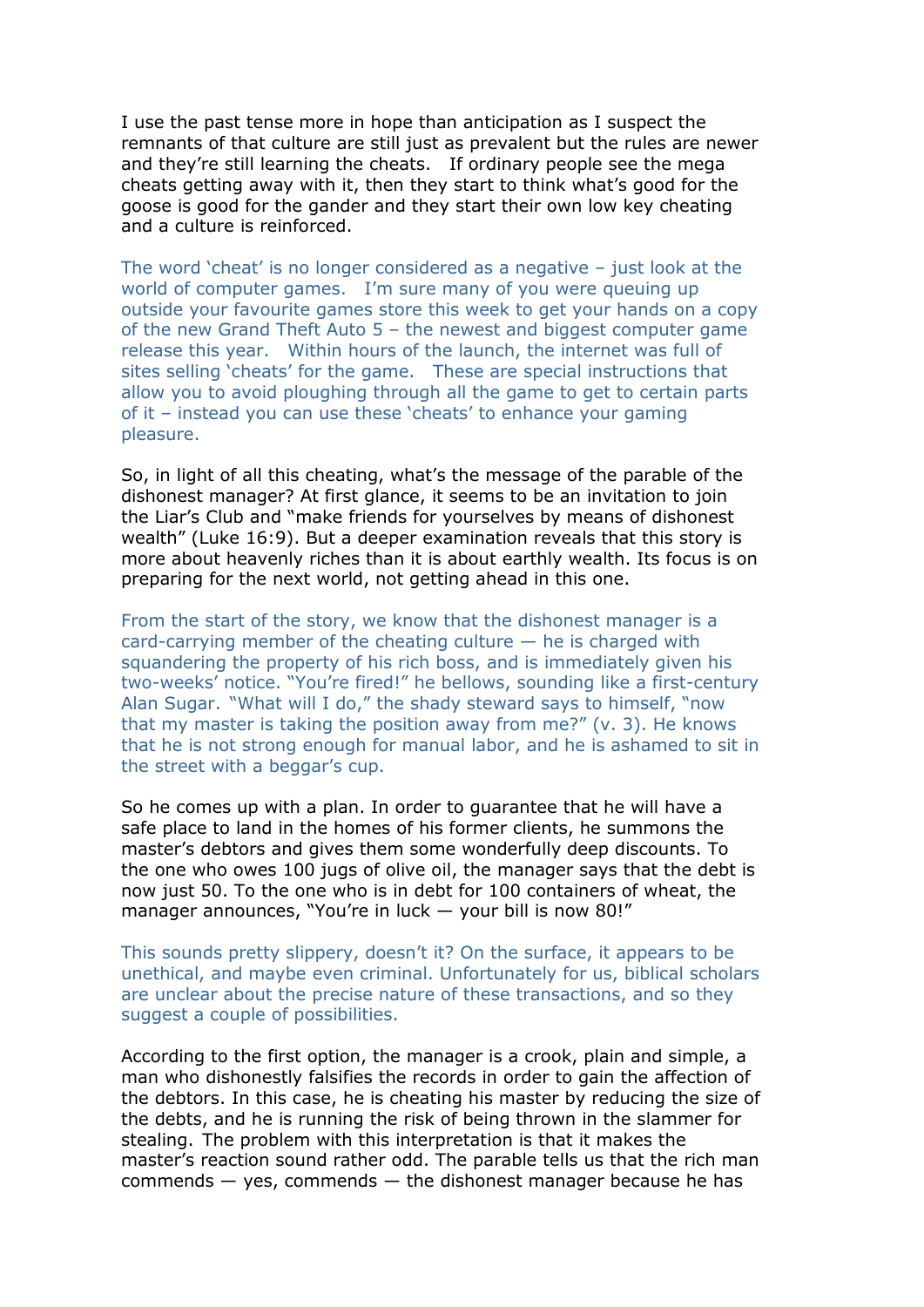acted shrewdly, but this is an unlikely response from a rich man who has just lost 50 jugs of olive oil and 20 containers of wheat. While we might not expect the rich man to press charges, we certainly don't expect him to offer a commendation.

There's a second option, one that sees the manager as a shrewd businessman, one who is willing to sacrifice short-term earnings for longterm security. In this interpretation, the manager simply cuts his own commission out of the amount that the debtors owe. The 100 jugs of olive oil can be broken down into 50 for the master, and 50 for the manager, and in the same way, the 100 containers of wheat can be itemized as 80 for the master and 20 for the manager. When the manager calls the debtors to settle their accounts, he simply eliminates his own commission, knowing that he will benefit in the long term from having a place to stay once he is out of work.

In this case, he's not a liar. He is simply taking the long view. This second interpretation helps us to make sense of the master's reaction. Here the rich man commends the manager for acting shrewdly, because he knows that there are times in which it is beneficial to resist the lure of a quick buck and make a long-term investment.

On top of this, the rich man knows that he hasn't lost anything himself he'll still get the olive oil and the wheat that the debtors owe him. What does he care if his former employee takes his commissions with him or not?

The point of the parable is this, according to Jesus: "No slave can serve two masters." So Jesus here is talking about commitment. You cannot maintain a dual focus on short-term profits and long-term security. You have to pick one or the other, and give it your undivided attention. As is true in the story of the dishonest manager, there are times in which we have to sacrifice the commissions of this world so that we'll have the eternal comforts of God's world.

Laying out our choice in a crystal-clear contrast, Jesus concludes today's passage by saying, "You cannot serve God and wealth" (v. 13). That's no lie. The problem is, our cheating culture encourages us to focus on earthly wealth, short-term profits and worldly commissions.

It tempts us to cut corners in pursuit of financial success, and pushes us to twist the truth in order to beat the competition.

Today's gospel challenges us to resist this temptation, to focus on a higher calling, and to be willing to sacrifice some of our earthly commissions in order to gain heavenly wealth. The passage is a call for us to practice Christian stewardship, and make sacrificial gifts in support of God's work in the world.

When we do this, we are following the example of the steward in the parable, a person who shrewdly trades short-term profits for long-term security. The parable is also an invitation to community. As surprising as